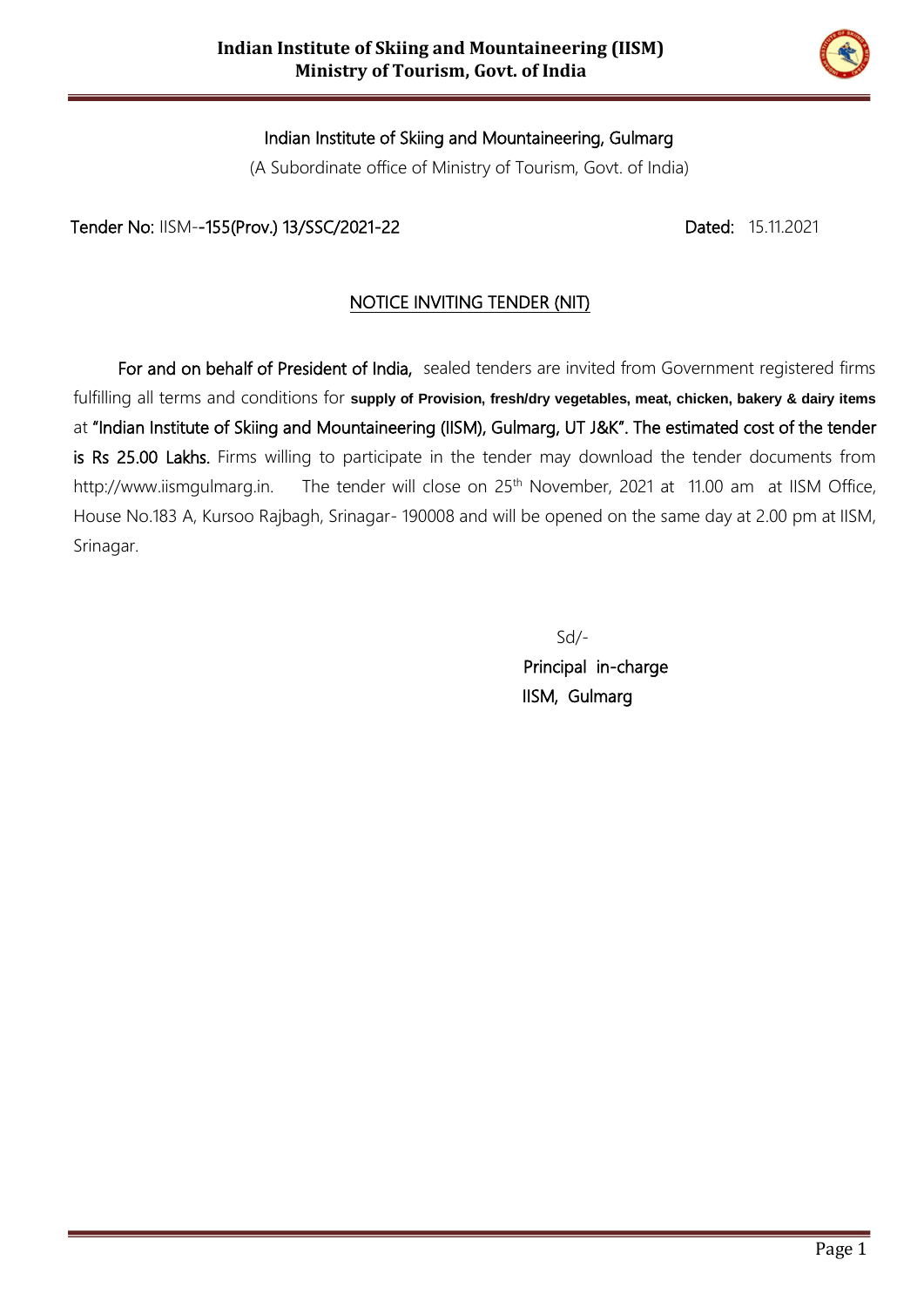

### A. Adventure Courses by IISM

Adventure Training is very important aspect of our education to develop those traits of personality in our youth which are not possible in the protected environments of schools & colleges. The Institute conducts various adventure courses in different fields as follows:-

- 1. Snow Skiing.
- 2. Water Skiing.
- 7. Trekking .

These courses and activities not only train our youth but also entertain the tourists who come to Gulmarg and makes Kashmir as exciting adventure destination in the world.

### **A.** INVITATION OF TENDER

For an on behalf of President of India, sealed tenders affixed with revenue stamp of Rs.2/- value, are invited by the Principal, Indian Institute of Skiing & Mountaineering (IISM), Gulmarg from registered/ reputed agencies/ firms/ parties for supply of Provision, fresh/dry vegetables, meat, chicken, bakery and dairy items etc. at Gulmarg during winter months as per terms and conditions mentioned below. The list of the supplies/ items can be downloaded from http://www.iismgulmarg.in or obtained during office hours from our office address of which is given below.

| Ĺ.   | Date & time for sub mission of Tender | 25 <sup>th</sup> of November, 2021 11.00 am (Thursday)                                               |
|------|---------------------------------------|------------------------------------------------------------------------------------------------------|
| ii.  | Date & time for opening of tender     | 25 <sup>th</sup> of November, 2021 2.00 pm (Thursday)                                                |
| iii. | Place of opening of tenders           | Indian Institute of Skiing & Mountaineering<br>(IISM), House No. 183 A, Kursoo Rajbagh,<br>Srinagar. |

#### **B.** FEE FOR TENDER DOCUMENTS

The fee for tender documents will be Rs 1,000/- (Rupees One Thousand Only). This fee shall be paid in the form of Demand Draft drawn in any Nationalized/ Scheduled, Commercial Bank, in favour of "Pay & Accounts Officer, Ministry of Tourism" payable at Srinagar, UT Jammu & Kashmir. This fee is Non-Refundable and shall be submitted along with the Technical Bid of the Tender Document.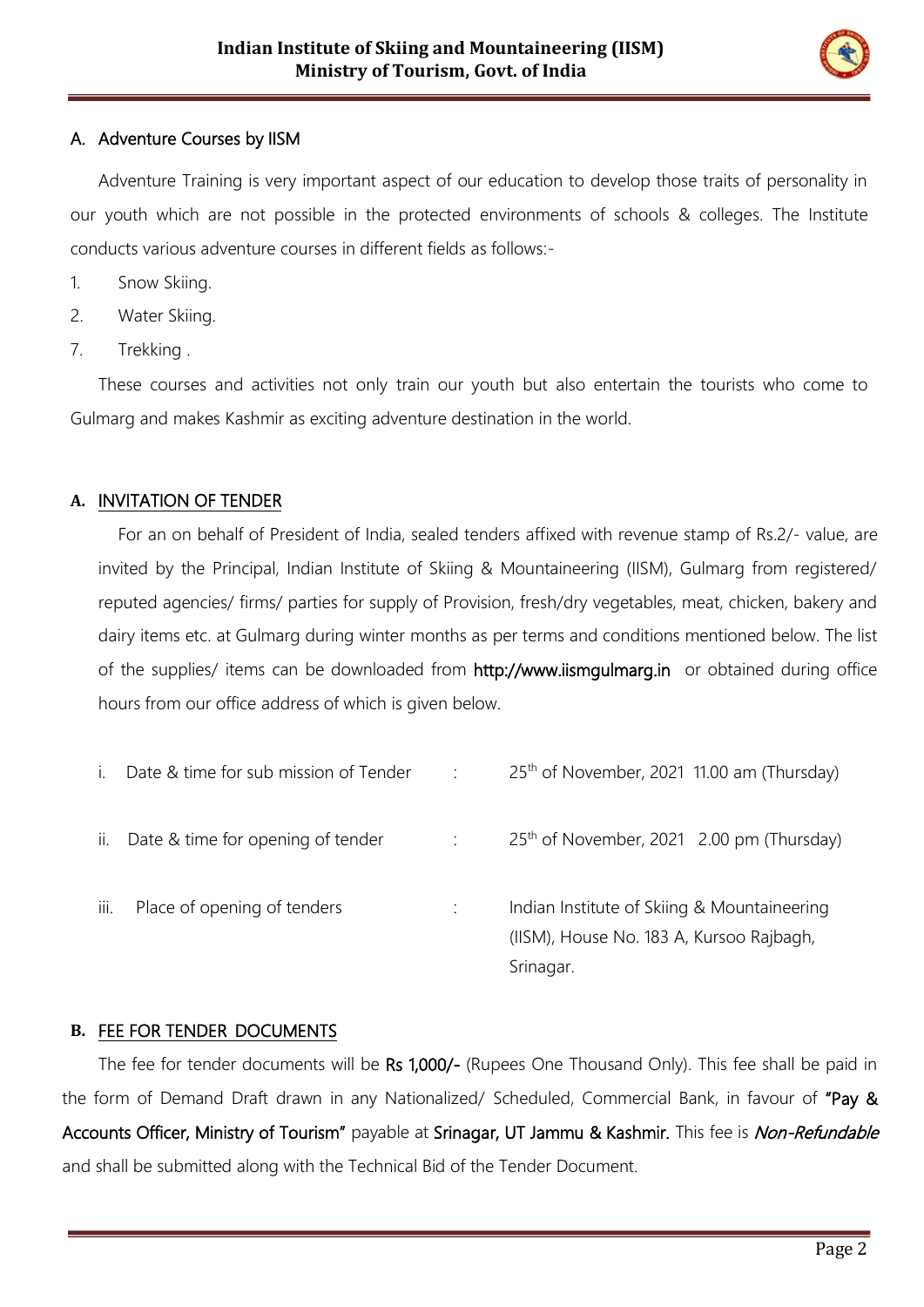

#### **C.** ESTIMATED COST

The total estimated cost of the Tender is Rs 25.00 Lakhs.

#### **D.** EARNEST MONEY DEPOSIT

An Earnest Money Deposit (EMD) should be submitted in the Technical bid of the tender, without which the tender shall be invalid. The amount of EMD will be Rs. 25,000/- (Rupees twenty five thousand Only) payable in the form of CDR pledged to the "Principal IISM" payable at Srinagar, UT Jammu & Kashmir.

In case of unsuccessful bidder, the EMD will be refunded to them against written application without any interest accrued thereon at the earliest and after the acceptance of the contract by the successful bidder.

The successful bidder will have to deposit an EMD of Rs. 50, 000/- pledged to the Principal, IISM in shape of call deposit. The call deposit will be released soon after completion of tender and satisfactory service. The EMD will be forfeited in case of non-fulfillment of any of the Terms & Conditions of the contract and for compensating any loss suffered.

#### **E.** DETAILS OF ITEMS REQUIRED

The details of requirement are given at ANNEXURE-I.

#### **F.** GENERAL TERMS AND CONDITIONS

The Rate should be quoted in Indian Rupees only and it should be valid throughout the period of contract.

- a) The tenders received after the above deadline & unsealed shall not be entertained under any circumstance whatsoever. In case of postal delay this Institute will not be responsible. The offer submitted by fax/Email shall not be considered and no correspondence will be entertained in this matter.
- b) Tenders with overwriting, corrections, alternations will not be considered. The tenderer should self attest and number each page of the tender documents along with the Seal/Stamp.
- c) The rates should be quoted F.O.R. Gulmarg. No insurance or any other charges/ taxes shall be paid on the quoted rates.
- d) Becoming L1 will not be the criteria for awarding of purchase order unless the rates are reasonable & justified.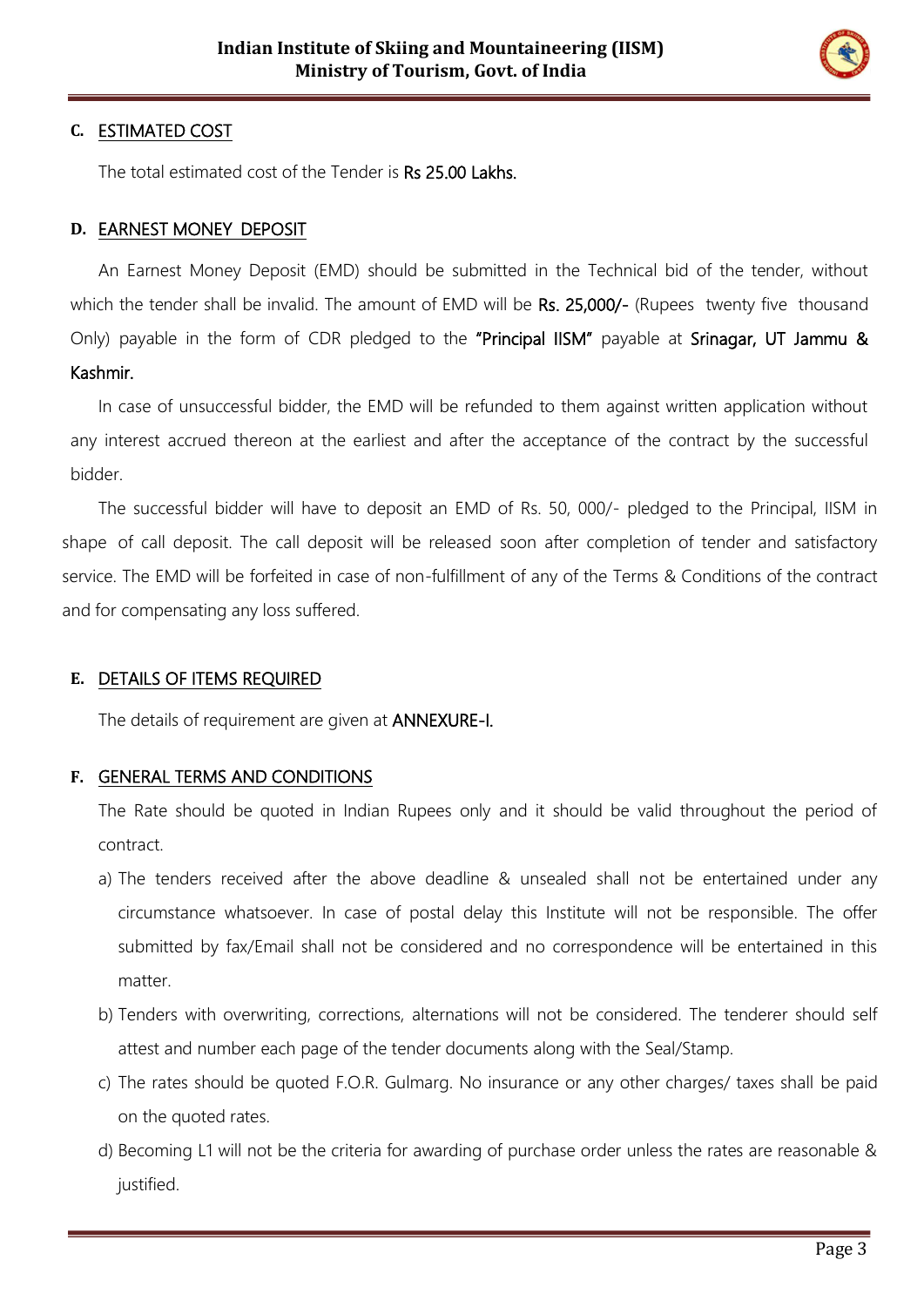

- e) The rates quoted must be valid for 110 days minimum from the date of opening of the tender and silence on this issue shall be treated as agreed with this condition.
- f) RTGS/NEFT details need to be furnished by the supplier with the tender on the letter head of supplier/ firm/ agency.
- g) The tenderers may satisfy the following conditions and attach self-attested copy of the same with the tender:
	- i. The firm shall be registered with the Govt. of J&K.
	- ii. The firm shall have valid GST No. and PAN.
	- iii. The firm is not black listed by any Govt. agency/ Deptt. Notarized affidavit on requisite value of non-judicial paper in support of the firm not black listed.
- h) Tenders qualified by such vague and indefinite expressions will be treated as vague offers and rejected accordingly. Any conditional tender shall be rejected summarily.
- i) Tenderer should mention the delivery guarantee within two days of receipt of orders irrespective of the any obstruction failing which a penalty will be imposed and supply will be purchased from the local market for which instant payment will be made by the bidder. Silence on this issue shall be treated as agreed with this condition.
- j) The payment will be released on submission of bills after satisfactory deliver. No advance payment will be made. No interest or other charges will be paid on payments if any, delayed sometimes due to administrative reasons. Recovery of TDS/ GST etc .as admissible under rules will be affected.
- k) On failure of quality, quantity and timely delivery an appropriate action deemed proper by the IISM will be taken.
- l) Payment terms: Payment will only be made after satisfactorily deliver/ commissioning of material.

m) Disputes: - In the event of any dispute or disagreement arising between the contractors with regards to the interpretation of "Terms & Conditions" of this enquiry, the same shall be referred to the Principal, IISM whose decision will be final and binding upon the contractor.

- n) IISM reserves the right to increase or decrease quantity and/or amount of work, decision of quantity of material in the IISM will be final in this regard.
- o) IISM reserves the right to reject any tender or part or the whole of inviting tender process without assigning any reason. Decision of the IISM will be final in this regard.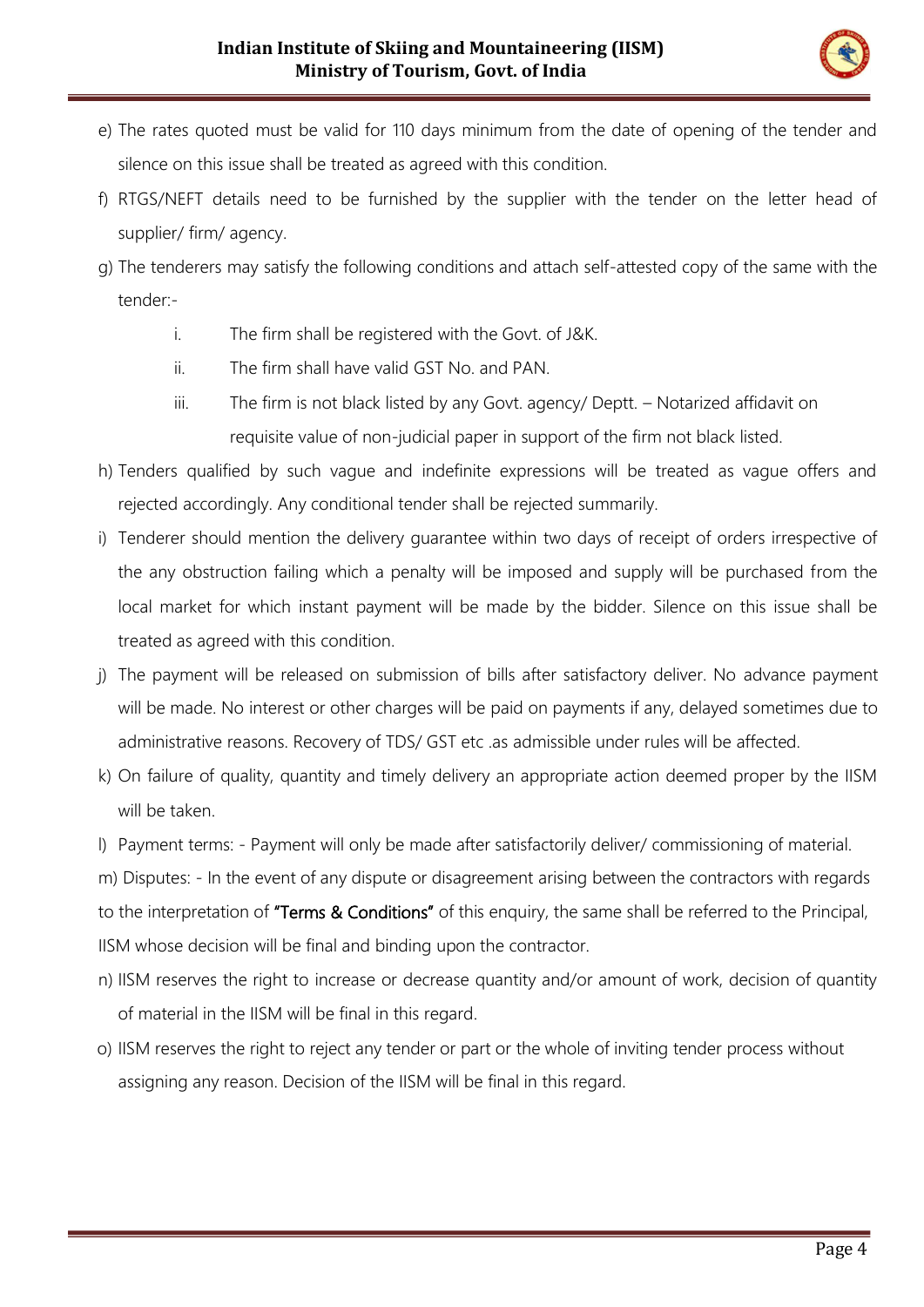

## **G.** MANDATORY DOCUMENTS TO BE SUBMITTED

The bidders are required to submit the following self attested copy of documents along with the Technical Bid. The documents are:-

- **a.** Certificate of Registration/ Trading status of the firm.
- **b.** An undertaking by the Agency for Acceptance & Compliance of all terms & conditions mentioned in this tender.
- **c.** Details of Bank Account of the firm. A cancelled cheque of the account of the firm to be enclosed.
- **d.** PAN Card.
- **e.** GST Registration Number
- **f.** Non-relation certificate with the employees of IISM, Gulmarg on the letterhead of the firm.
- **g.** Not blacklisted certificate in the form of affidavit.

## **H.** TYPE OF BIDS TO BE SUBMITTED

The bidders are required to submit  $Tw\sigma$  Types of sealed bids along with necessary and supportive documents. These are:-

- **1.** The first sealed bid should be superscripted with "TECHNICAL BID" and should contain the following along with their list:
	- **a.** Tender documents fee as mentioned at point no. B
	- **b.** Earnest Money Deposit (EMD) as mentioned at point no. D
	- **c.** Mandatory Documents as mentioned at point no. G

The format of 'Technical Bid' to be submitted on the letterhead of the bidder is given as at ANNEXURES-I.

**2.** The second sealed bid should be superscripted with "FINANCIAL BID". The format of Financial Bid to be submitted with a covering letter on the letterhead of the firm as given at **ANNEXURES-II.** 

The Technical and Financial bids should be placed in a Sealed Envelope which should be superscripted with "Tender For supply of provision etc. to IISM Gulmarg" and should be addressed to The Principal, Indian Institute of Skiing and Mountaineering (IISM) Srinagar, House No 183, Kursoo, Raj Bagh, Srinagar, J & K Pin: 190008 Tel / Fax: 0194 - 2312749.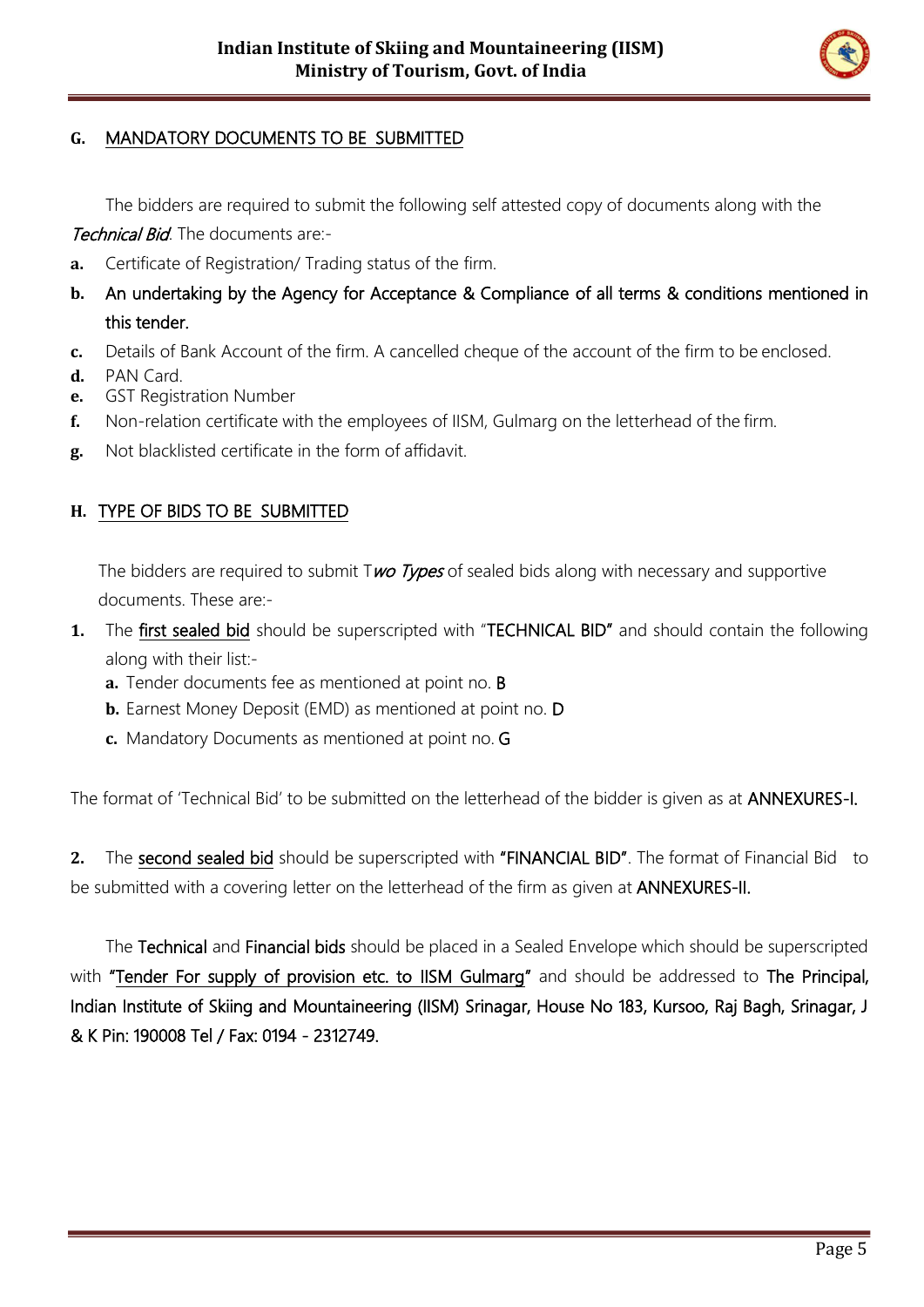

#### **J.** BID OPENING AND EVALUATION

All the bids will be opened and evaluated as per standard procedure & time, date and place as mentioned above by a committee constituted by the Competent Authority of IISM, Gulmarg in the presence of the participating bidders, if any. Only one authorized representative from each bidder will be allowed to attend the bid opening and evaluation process on submission of the Authorization Letter. In case the date fixed for opening of bids is subsequently declared as holiday by the government or the office remains closed on that day for any other reason, the bids will be opened on next working day. The time and venue will remain unaltered. The committee will open and evaluate the 'Technical Bids' of the bidders.

The 'Financial Bids' of only those bidders who qualify in the 'Technical Bids' shall be opened. In case of a tie in the Financial Bid the lowest bidder will be selected on the basis of the following conditions in sequence:-

- **a.** Numbers of years of experience.
- **b.** Annual turnover during the last financial year.
- **c.** Number of manpower outsourced at present.

The Competent Authority of IISM, Gulmarg reserves the right to disqualify any or all the bids without assigning any reasons thereof.

## **K.** SIGNING OF CONTRACT

The selected bidder(s) shall be required to enter into a contract with IISM, Gulmarg within 7 (seven) days of the award of the contract or within such extended time period as may be specified. The contract will be for a period of 11 (eleven) months which will be in force w. e. f. December, 2021. The contract may be extended for further periods depending upon the requirement and performance of the firm and same will be purely on discretion of the competent authority of IISM Srinagar.

#### **L.** PENALTY FOR NON-PERFORMANCE OF THE CONTRACT

There will be a levy of an appropriate penalty upon the Agency/ firm for non-performance of the contract and violation of any terms & conditions of the contract. The extent and amount of penalty will be decided by the competent authority of IISM, Gulmarg which will be binding upon the bidder.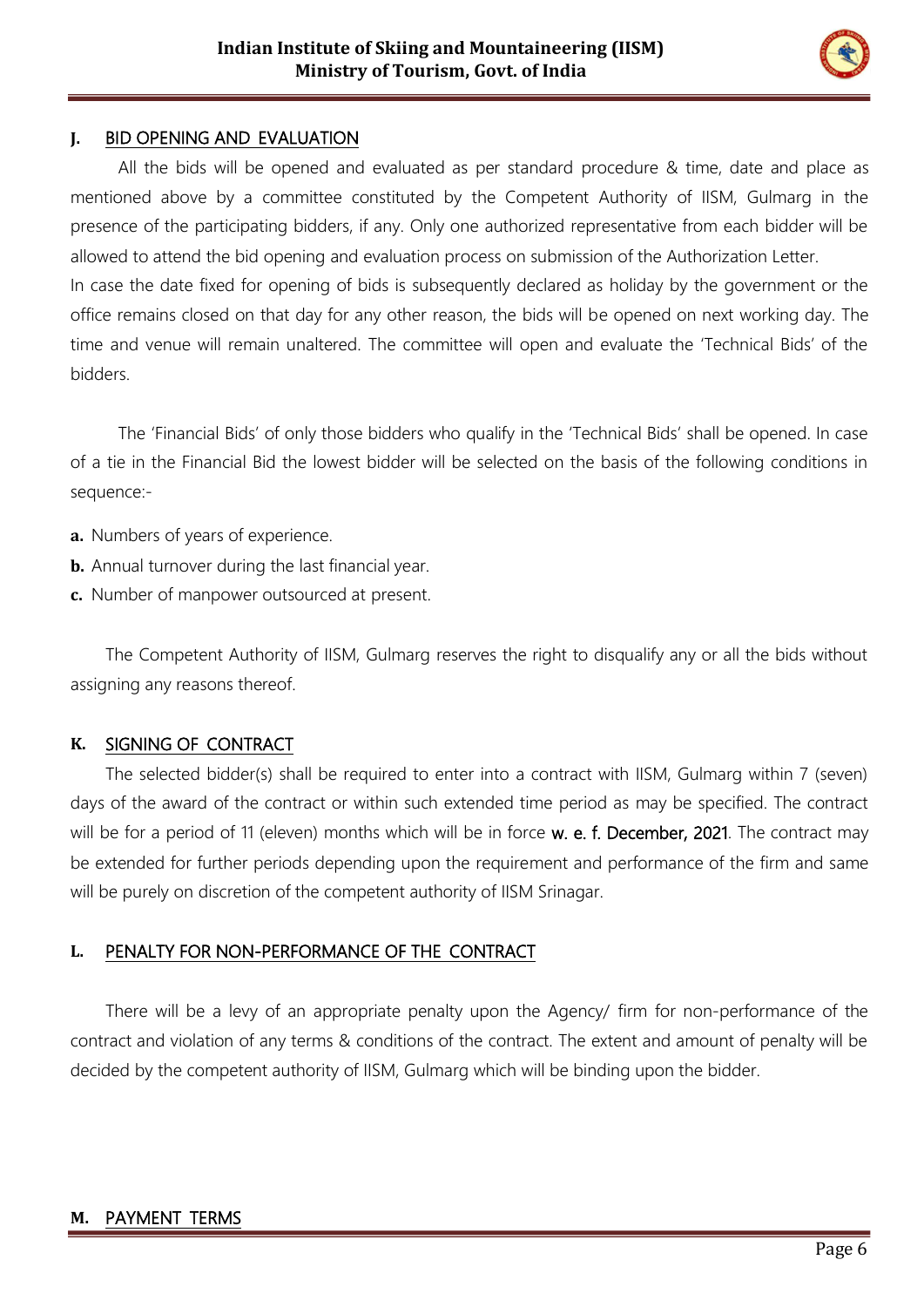

The Agency/ firm will raise invoice in duplicate addressed The Principal, Indian Institute of Skiing and Mountaineering (IISM) Srinagar, House No 183, Kursoo, Raj Bagh, Srinagar, J & K Pin: 190008 Tel / Fax: 0194 - 2312749 IISM after satisfactory delivery of supplies.

## **N.** AMENDMENTS & WITHDRAWL OF TENDER DOCUMENTS

The competent authority of IISM, Gulmarg reserves all the rights for the amendment & withdrawal of the tender documents. The amendment & withdrawal of the tender documents may be done by issuing corrigendum/ addendum. Any corrigendum/ addendum issued in this regard will be intimated through proper notice.

\*\*\*\*\*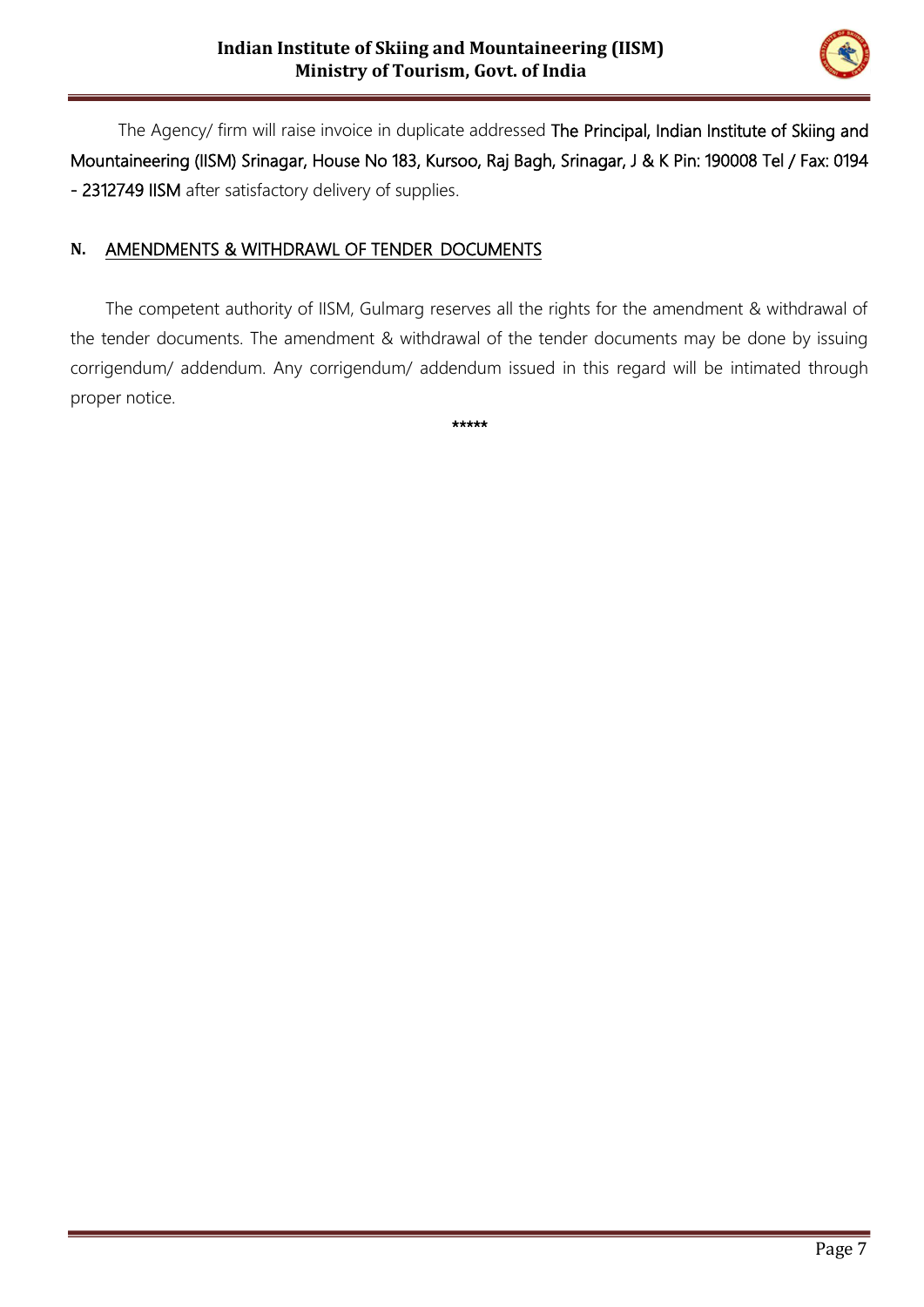

## ANNEXURE-I (FORMAT OF TECHNICAL BID)

(To be submitted on letterhead of the firm)

To:

The Principal,

Indian Institute of Skiing and Mountaineering (IISM) Srinagar, House No 183, Kursoo, Raj Bagh, Srinagar, J & K Pin: 190008

## Sub: Submission of Technical Bid for Supply of Provision et c.

Ref: Your Tender No. IISM-155(Prov.)13/ 2021-22/01 dated: 15. 11 .2021

Sir,

In response to your tender mentioned above, the Technical Bid of our firm for supply of Provision etc. to IISM, Gulmarg during winter season of 2021-22 is submitted herewith along with the following mandatory documents as mentioned in the tender documents.

| <b>SL</b><br><b>NO</b> | DOCUMENTS NEED TO<br><b>BE SUBMITTED</b>                          | <b>WHETHER</b><br><b>ATTACHED</b><br>(Tick<br>YES/NO) |           | Ref.<br>Page<br>No. | <b>RELEVANT DETAILS</b>                                                                                                                                 | <b>REMARKS</b> |
|------------------------|-------------------------------------------------------------------|-------------------------------------------------------|-----------|---------------------|---------------------------------------------------------------------------------------------------------------------------------------------------------|----------------|
| 01                     | Tender Document fee                                               | <b>YES</b>                                            | <b>NO</b> |                     | DD No:<br>Date:<br><b>Bank Name:</b><br>Amount: Rs 1,000/-<br>In Favour of: Pay & Accounts<br>Officer, Ministry of Tourism<br>Payable at: Srinagar, J&K |                |
| 02                     | Money Deposit<br>Earnest<br>(EMD)                                 | <b>YES</b>                                            | <b>NO</b> |                     | DD No:<br>Date:<br><b>Bank Name:</b><br>Amount: Rs 25,000/-<br>In Favour of: IISM, Srinagar-Main<br>A/C Payable at: Srinagar, J&K                       |                |
| 03                     | Certificate of Registration<br>with Trading Status of the<br>firm | <b>YES</b>                                            | <b>NO</b> |                     |                                                                                                                                                         |                |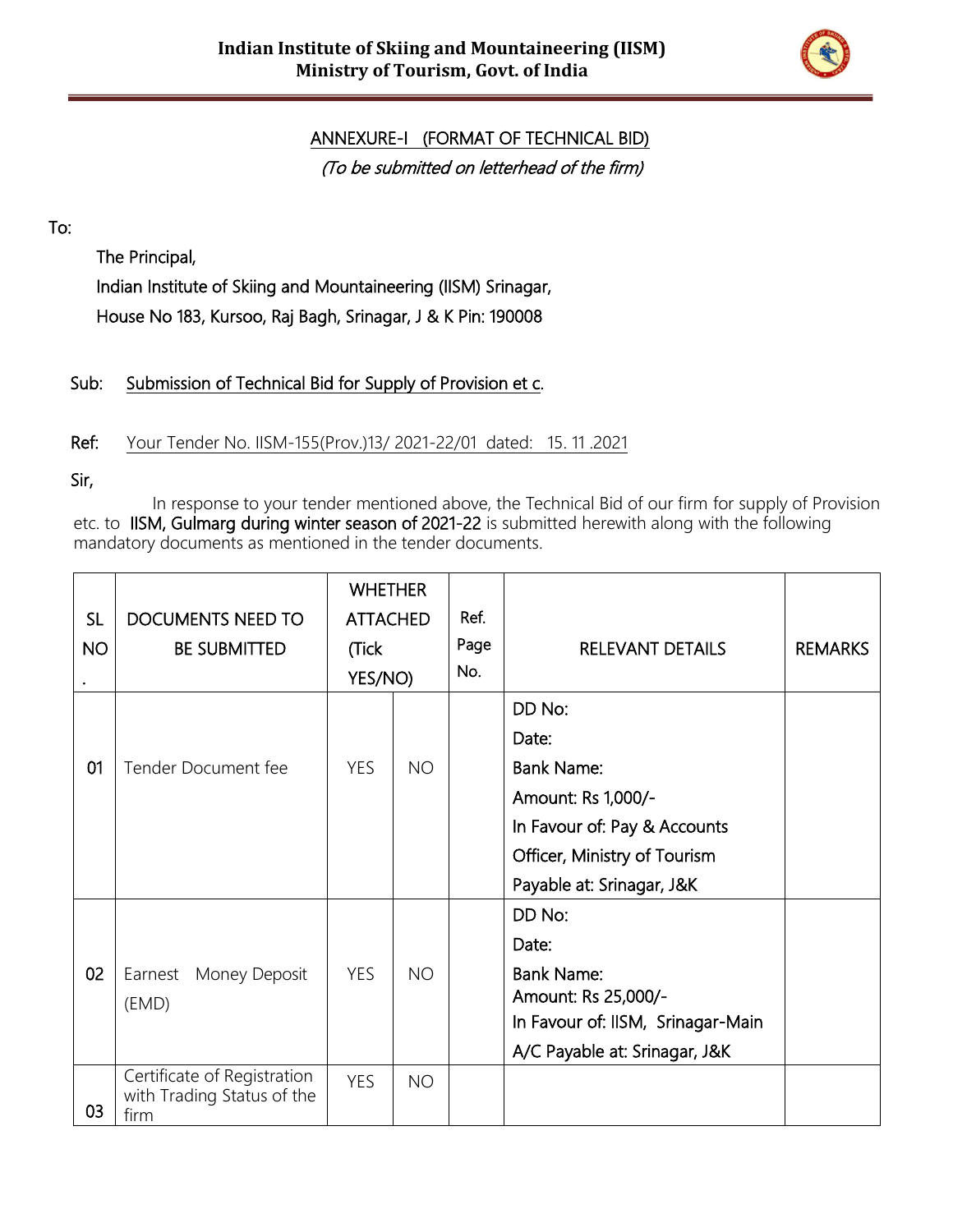

| 04 | An undertaking by the<br>Agency for Acceptance &<br>Compliance of all terms &<br>conditions mentioned in<br>this tender. | <b>YES</b> | <b>NO</b> |  |  |
|----|--------------------------------------------------------------------------------------------------------------------------|------------|-----------|--|--|
| 05 | Details of Bank Account<br>of the firm. A cancelled<br>cheque of the account of<br>the firm to be enclosed.              | YES        | <b>NO</b> |  |  |
| 06 | PAN Card                                                                                                                 | <b>YES</b> | <b>NO</b> |  |  |
| 07 | <b>GST Number</b>                                                                                                        | <b>YES</b> | <b>NO</b> |  |  |
| 08 | certificate<br>Non-relation<br>with the employees of<br>IISM, Gulmarg on the<br>letterhead of the firm                   | <b>YES</b> | <b>NO</b> |  |  |
| 09 | Not blacklisted certificate<br>in the form of affidavit.                                                                 | <b>YES</b> | <b>NO</b> |  |  |

# Thanking you,

Yours faithfully

Name and Signature of authorized signatory Date:-

(Seal of the firm)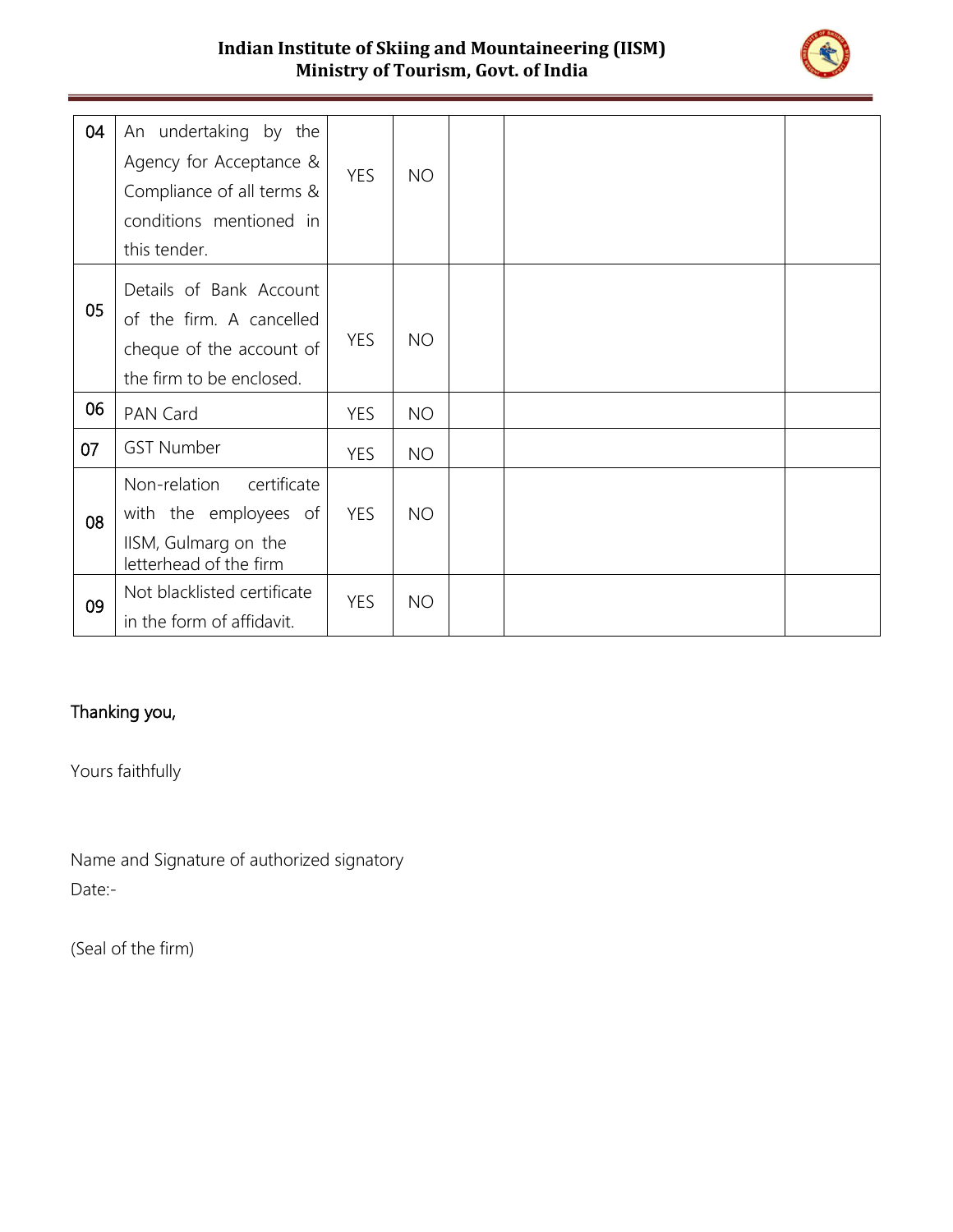

## ANNEXURE-II (FORMAT OF FINANCIAL BID) (To be submitted on letterhead of the firm)

To

The Principal, Indian Institute of Skiing and Mountaineering (IISM) Srinagar, House No 183, Kursoo, Raj Bagh, Srinagar - 190008.

#### Sub: Submission of Financial Bid for supply of provision etc.

Ref: Your Tender No. IISM-155(Prov.)13/ 2021-22/01 dated: 15. 11 .2021

#### Sir,

In response to your tender mentioned above, our firm is pleased to supply the provision and other related items to IISM, Gulmarg on the rates quoted below against each item.

| S.No            | Name of the item.    | make                | Qnty. / Pack | Rate quoted |
|-----------------|----------------------|---------------------|--------------|-------------|
| 01              | Rice Plain           | Apple Double MM     | Per kg       |             |
| 02              | Rice Basmati         | Lal qila            | Per kg       |             |
| 0 <sub>3</sub>  | Atta                 | Shaktibog/Aashirvad | Per kg       |             |
| 04              | Oil Refind           | Dhara/Saffola       | Per 15 lts   |             |
| 05              | Gee                  | Verka               | Per kg       |             |
| $\overline{06}$ | Sugar                | Rajdhani            | Per kg       |             |
| 07              | Mirchi Powder        | Kanwal              | Per kg       |             |
| 08              | Haldi Powder         | Kanwal              | Per kg       |             |
| $\overline{09}$ | Salt                 | Tata                | Per kg       |             |
| 10              | Meat Masala          | Catch               | 50 gms       |             |
| 11              | Chicken Masala       | -do-                | -do-         |             |
| $\overline{12}$ | Garam Masala         | -do-                | $-do-$       |             |
| 13              | Dania Powder         | -do-                | -do-         |             |
| $\overline{14}$ | Kusturi Meethi       | -do-                | $500$ gms    |             |
| 15              | Egg                  |                     | Per dozen    |             |
| 16              | <b>Dhalia</b>        | Rajdhani            | Per kg       |             |
| 17              | Saboot Dana          | -do-                | Per kg       |             |
| 18              | Suji                 | $-do-$              | Per kg       |             |
| 19              | <b>White Oats</b>    | Quicker             | Per kg       |             |
| 20              | Vermicelli (Seemiya) | Rajdhani            | 500 gms      |             |
| $\overline{21}$ | Cornflakes           | Kellogg's           | -do-         |             |
| 22              | Soya Nutria          | Rajdhani            | Per kg       |             |
| 23              | Dal Channa Qubalie   | $-do-$              | Per kg       |             |
| 24              | Dal Rajmash          | -do-                | Per kg       |             |
| 25              | Dal Moong            | -do-                | Per kg       |             |
| 26              | Dal Masoor           | -do-                | Per kg       |             |
| 27              | Dal Arhar            | -do-                | Per kg       |             |
| 28              | Dal Mah Saboot       | -do-                | Per kg       |             |
| $\overline{29}$ | Dal Masoor Split     | -do-                | Per kg       |             |
| 30              | Tea Lipton           | Taj Mahal           | Per kg       |             |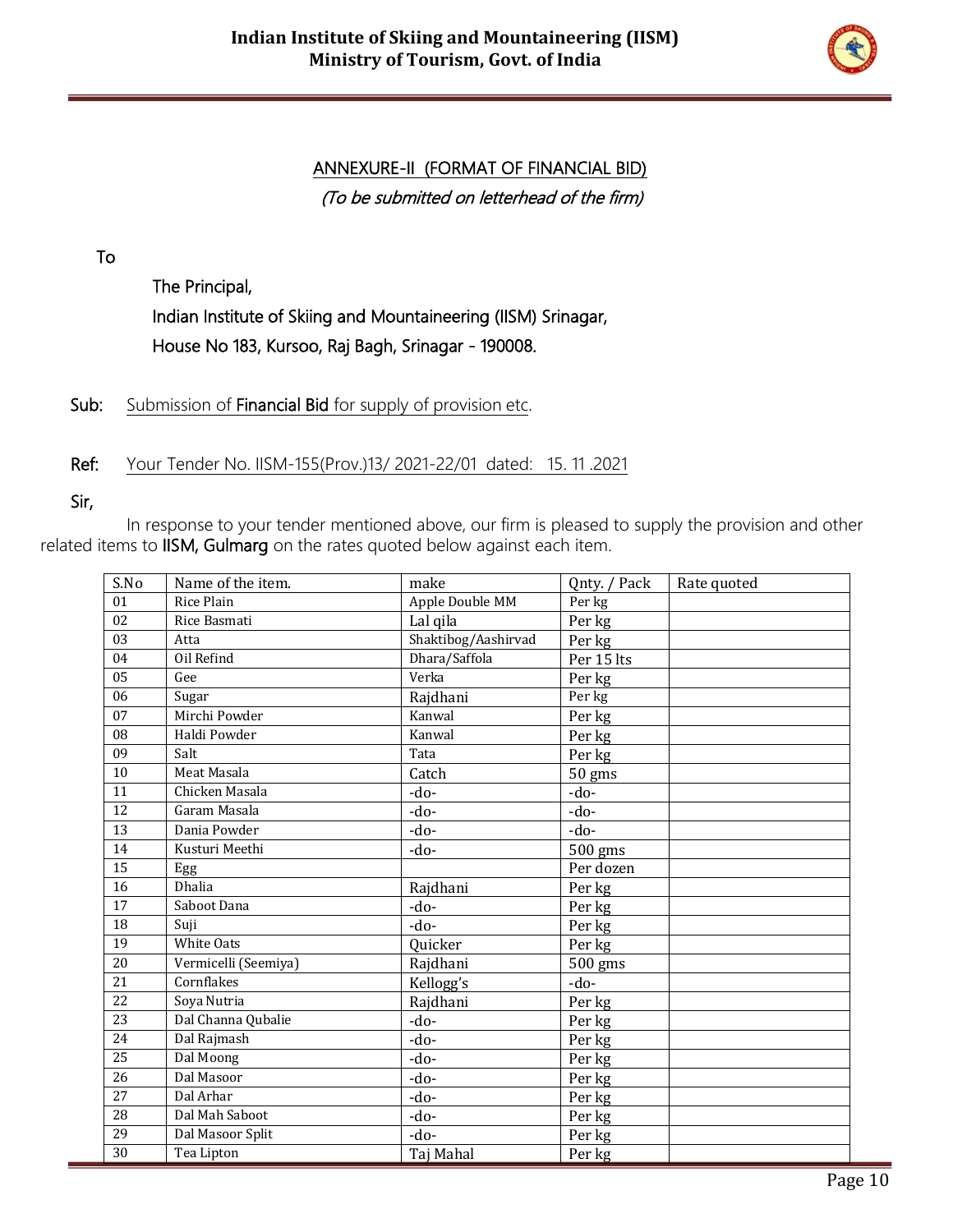

| 31              | Jam                     | Kissan            | 500 gms btl        |  |
|-----------------|-------------------------|-------------------|--------------------|--|
| 32              | <b>Butter</b>           | Amul              | 500 gms            |  |
| 33              | Coffee                  | <b>Nes</b>        | 500 gms            |  |
| 34              | Custard                 | Tops              | Per kg             |  |
| 35              | Gulab Jaman             | Haldiram          | Per tin            |  |
| $\overline{36}$ | Basin                   | Rajdhani          | Per kg             |  |
| 37              | Sunup powder            | Kanwal            | Per kg             |  |
| 38              | Meetha sounp            | Delicious         | Per kg             |  |
| 39              | Milk Tetra pack         | Amul              | Per lts            |  |
| $\overline{40}$ | <b>Biscuit</b>          | Good day          | Per piece          |  |
| 41              | Mushroom                | Golden Crown      | 500 gms tin        |  |
| 42              | Peas                    | -do-              | $-do-$             |  |
| 43              | <b>Tomato Saunce</b>    | Kissan            | 500 gms botl       |  |
| 44              | Tomato puree            | Golden crown      | 500 gms tin        |  |
| 45              | Pickle mixed            | Kanwal            | Per kg             |  |
| 46              | Cherry                  | Golden crown      | 500 gms tin        |  |
| 47              | Pine apple              | $-do-$            | $-do-$             |  |
| 44              | Soap                    | Hamam (100 gms)   | Per piece          |  |
| 45              | detergent               | Vim bar (100 gms) | Per piece          |  |
| 46              | Surf powder             | Excel             | Per kg             |  |
| 47              | Duster per piece        |                   |                    |  |
| 48              | Badam giri              | Kashmiri          | Per kg             |  |
| 49              | Kaju                    | special           | -do-               |  |
| 50              | Kishmish                | $-do-$            | $-do-$             |  |
| $\overline{51}$ | Dalcheni                | Special           | Per kg             |  |
| 52              | Ilaichi Green per kg    | -do-              | Per kg             |  |
| 53              | Ilaichi kalam per kg    | -do-              | Per kg             |  |
| 54              | Mineral Water           | Zaffran/Kashmiri  | Per botl           |  |
| $\overline{55}$ | Khoya per kg            | Kashmiri          | Per kg             |  |
| 56              | Long (cloves) per       |                   |                    |  |
| 57              | Sabot Zeera             | Catch             | Per kg             |  |
| $\overline{58}$ | Pudina                  | -do-              | $50$ gms           |  |
| 59              | Boondi                  | -do-              | $50$ gms           |  |
| 60              | Zeera Powder            | -do-              | 50 gms             |  |
| 61              | Ginger Powder           | -do-              | 50 gms             |  |
| 62              | Chat Masala             | -do-              | 50 gms             |  |
| 63              | Rajma Masala            | -do-              | $50$ gms           |  |
| 64              | Sabzi Masala            | -do-              | 50 gms             |  |
| 65              | Noodles                 | -do-              | 500 gms            |  |
| 66              | Green Chilli Soya Sauce | -do-              | $500$ gms          |  |
| 67              | Red Chilli Soya Sauce   | $-do-$            | 500 gms            |  |
| 68              | Vinegar                 | $-do-$            | $01\,\mathrm{lts}$ |  |
| 69              | <b>Tasting Powder</b>   | $-do-$            | Per kg             |  |
| 70              | Onion                   | Fresh             | Per kg             |  |
| 71              | Potato                  | -do-              | Per kg             |  |
| 72              | Tomato                  | -do-              | Per kg             |  |
| 73              | Cauliflower             | -do-              | Per kg             |  |
| 74              | Cabbage                 | -do-              | Per kg             |  |
| 75              | Turnip                  | -do-              | Per kg             |  |
| $\overline{76}$ | Kadam Saag              | -do-              | Per kg             |  |
| 77              | Spanish(Palak)          | -do-              | Per kg             |  |
| 78              | Capsicum(Simla Mirch)   | -do-              | Per kg             |  |
| 79              | Brinjal                 | -do-              | Per kg             |  |
| 80              | Raddish per             | -do-              | Per kg             |  |
| 81              | Carrot                  | $-do-$            | Per kg             |  |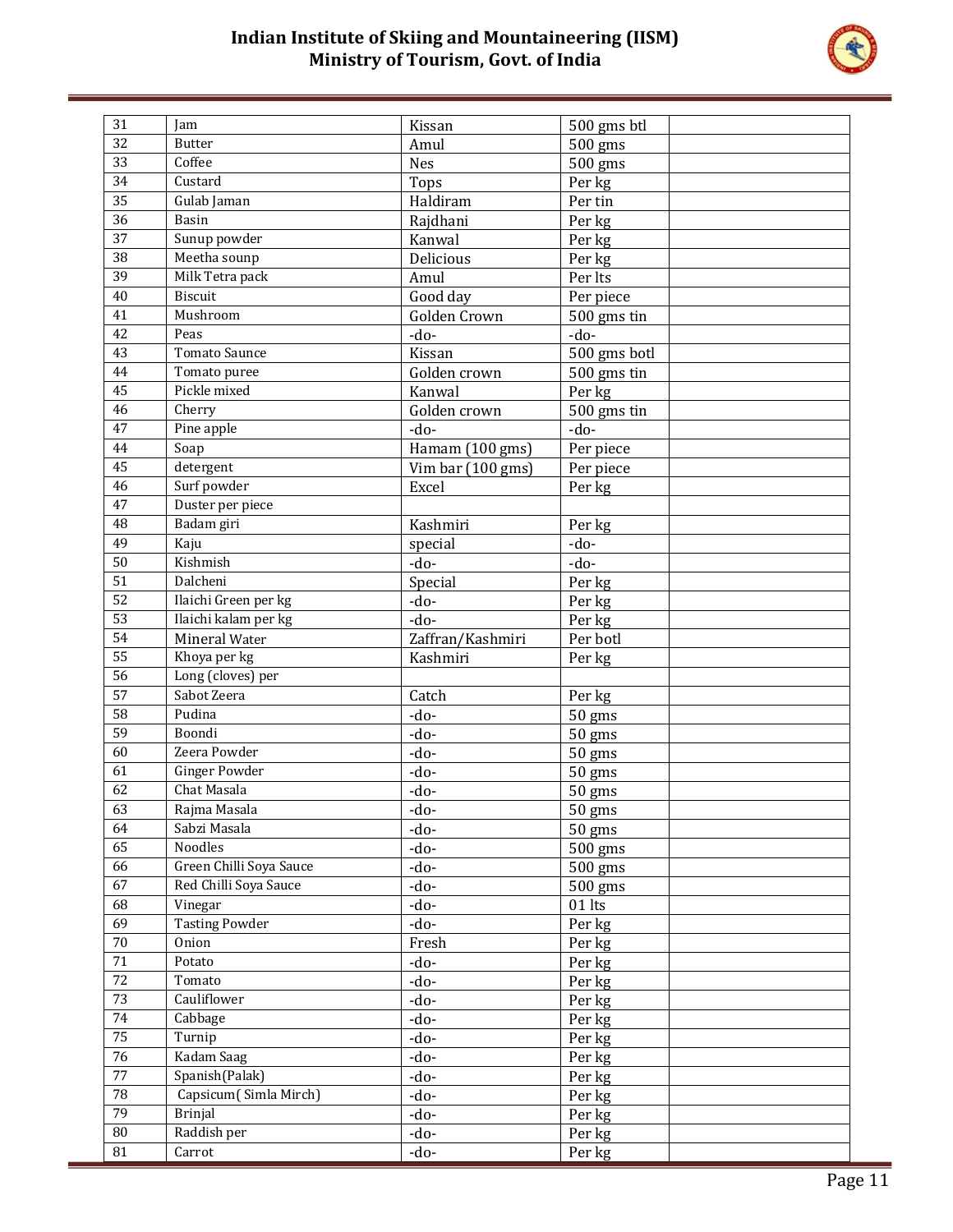

| 82               | Cucumber                           | -do-                        | Per kg                 |
|------------------|------------------------------------|-----------------------------|------------------------|
| 83               | Lady figure                        | -do-                        | Per kg                 |
| 84               | Drum stick (nadroo)                | -do-                        | Per kg                 |
| 85               | Banana                             | -do-                        | Per kg                 |
| 86               | Grapes                             | -do-                        | Per kg                 |
| 87               | Pomegranate                        | -do-                        | Per kg                 |
| $\overline{88}$  | Apple                              | -do-                        | Per kg                 |
| 89               | Lemon                              | $-do-$                      | Per kg                 |
| 90               | Chicken Broiler                    | Dressed                     | Per kg                 |
| $\overline{91}$  | Meat without Ujri                  |                             | Per kg                 |
| 92               | Curd per kg                        | Special                     | Per kg                 |
| 93               | Cheese                             | Kashmiri                    | Per kg                 |
| 94               | Cream Fresh                        | Amul                        | Per kg                 |
| 95               | Milk                               | Fresh                       | Per kg                 |
| 96               | <b>Bread</b>                       | -do-                        | 800 gms                |
| $\overline{97}$  | <b>Bread</b>                       | -do-                        | 400 gms                |
| $\overline{98}$  | Bakerkani (100 gms)                | -do-                        | Per piece              |
| 99               | Hillpuf<br>$(100 \text{ gms})$     | $-do-$                      | Per piece              |
| 100              | Coconut Biscuit (100 gms)          | -do-                        | Per piece              |
| 101              | Cookies Biscuit (100 gms)          | -do-                        | Per piece              |
| 102              | Tire liver<br>$(100 \text{ gms})$  | -do-                        | Per piece              |
| 103              | <b>Bund</b><br>$(100 \text{ gms})$ | -do-                        | Per piece              |
| 104              | Kulcha<br>$(100 \text{ gms})$      | -do-                        | Per piece              |
| 105              | Plain Cake per cake (500 gms)      | -do-                        | Per piece              |
| 106              | Plum Cake per cake (500 gms)       | -do-                        | Per piece              |
| 107              | Fruit Cake per cake (500 gms)      | -do-                        | Per piece              |
| 108              | Kashmiri Roti (100 gms)            | Special                     | Per piece              |
| 109              | <b>Buffet</b> sprit                | Fuel                        | Per lts                |
| 110              | Ghee                               | Dalda                       | Per kg                 |
| 111              | <b>Biscuit</b>                     | Digestive                   | Per piece              |
| 112              | <b>Biscuit</b>                     | Krackjack                   | Per piece              |
| $\overline{113}$ | Detergent powder                   | Fena                        | Per kg                 |
| 114              | Ginger                             | Fresh                       | Per kg                 |
| 115              | Daniya green                       | -do-                        | Per kg                 |
| 116              | Fish                               | <b>Bone less</b>            | Per kg                 |
| 117              | Napkin paper                       | Special                     | Per packet             |
| 118<br>119       | Toothpick<br>Sugar cube            | -do-                        | Per packet             |
| 120              | Honey                              | Rajdhani                    | Per packet             |
| 121              | Khewa Masala                       | dabar                       | Per 500 gms            |
| 122              | Fruit Cocktail                     | Kanwal                      | $250$ gms              |
| 123              | Biscuit                            | Golden crown<br>Better bite | $500$ gms<br>Per piece |
| 124              | Maida aata                         | P Mark                      | Per kg                 |
| 125              | Apron water proof                  | Special                     | Per piece              |
| 126              | Apron cotton                       | -do-                        | Per piece              |
| 127              | Maggie                             | Tops                        | Per 100 gms            |
| 128              | liquid detergent                   | Vim                         | $500$ gms              |
| 129              | Polythene garbage big bag          | Special                     | Per piece              |
| 130              | Lauki                              | Fresh                       | Per kg                 |
| 131              | Chef cap                           | Special                     | Per piece              |
| 132              | Chef gloves                        | -do-                        | Per piece              |
| 133              | Candles                            | -do-                        | Per piece              |
| 134              | Agarbati                           | Denim                       | Per packet             |
| 135              | Gas lighter                        |                             | Per piece              |
| 136              | Gas lighter                        | $\blacksquare$              | Per piece              |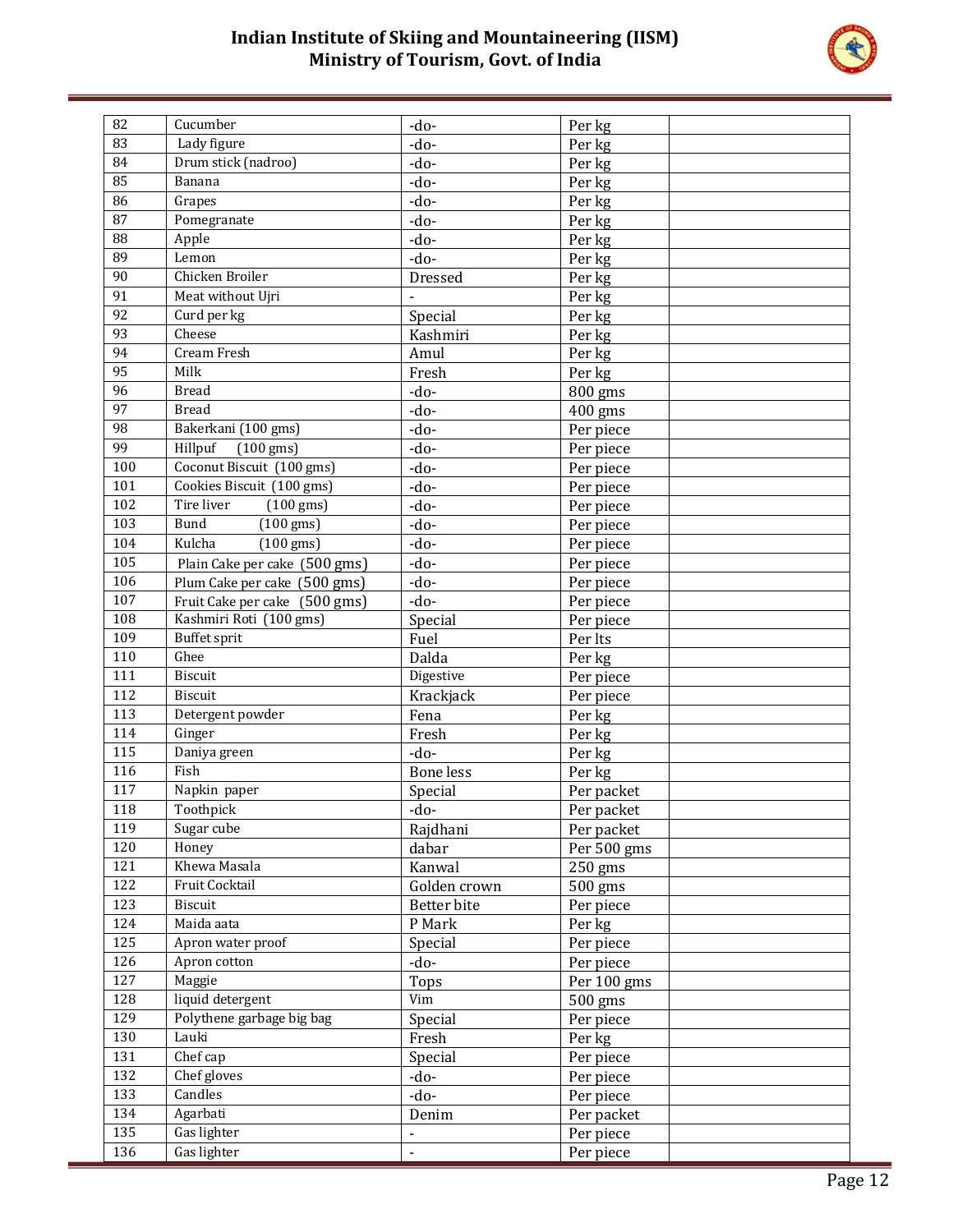

| 137 | Match box                 |                          |           |
|-----|---------------------------|--------------------------|-----------|
|     |                           | $\overline{\phantom{a}}$ | Per piece |
| 138 | Samosa                    | Fresh /special           | Per piece |
| 139 | Muthi                     | -do-                     | Per piece |
| 140 | Khujoor                   | -do-                     | Per piece |
| 141 | Milk made                 | Nestle                   | 250 gms   |
| 142 | Garlic                    | Fresh                    | Per kg    |
| 143 | Silver file               | Foodwrapp                | Per kg    |
| 144 | Rat Catcher               |                          | Per piece |
| 145 | Nylon Brush               | $\overline{\phantom{a}}$ | Per piece |
| 146 | Steel Brush               |                          | Per piece |
| 147 | Cham Cham Brush           |                          | Per piece |
| 148 | Tea Namkeen               | Kandagori                | Per kg    |
| 149 | Green Tea                 | Himlayan                 | Per kg    |
| 150 | Coconut Powder            |                          | Per kg    |
| 151 | Coconut Saboot            | Special                  | Per kg    |
| 152 | Char Magz                 | -do-                     | Per kg    |
| 153 | Moong Phali (Pea Nuts)    | -do-                     | Per kg    |
| 154 | Chilly Garlic Potato Bits | Macain                   | $500$ gms |
| 155 | Samoosa                   | $-do-$                   | 500 gms   |

# Thanking you,

Yours faithfully

Name and Signature of authorized signatory Date:-

(Seal of the firm)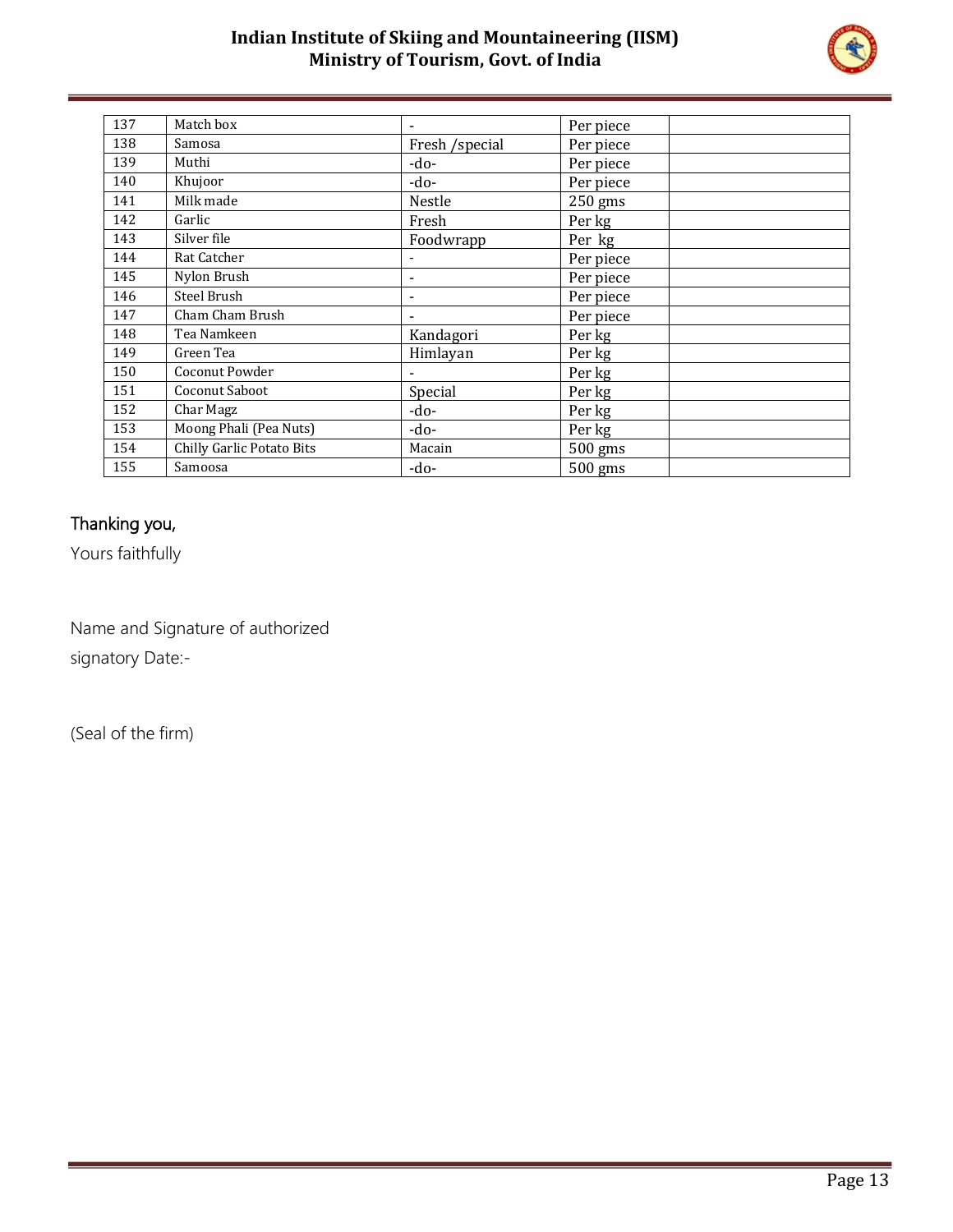